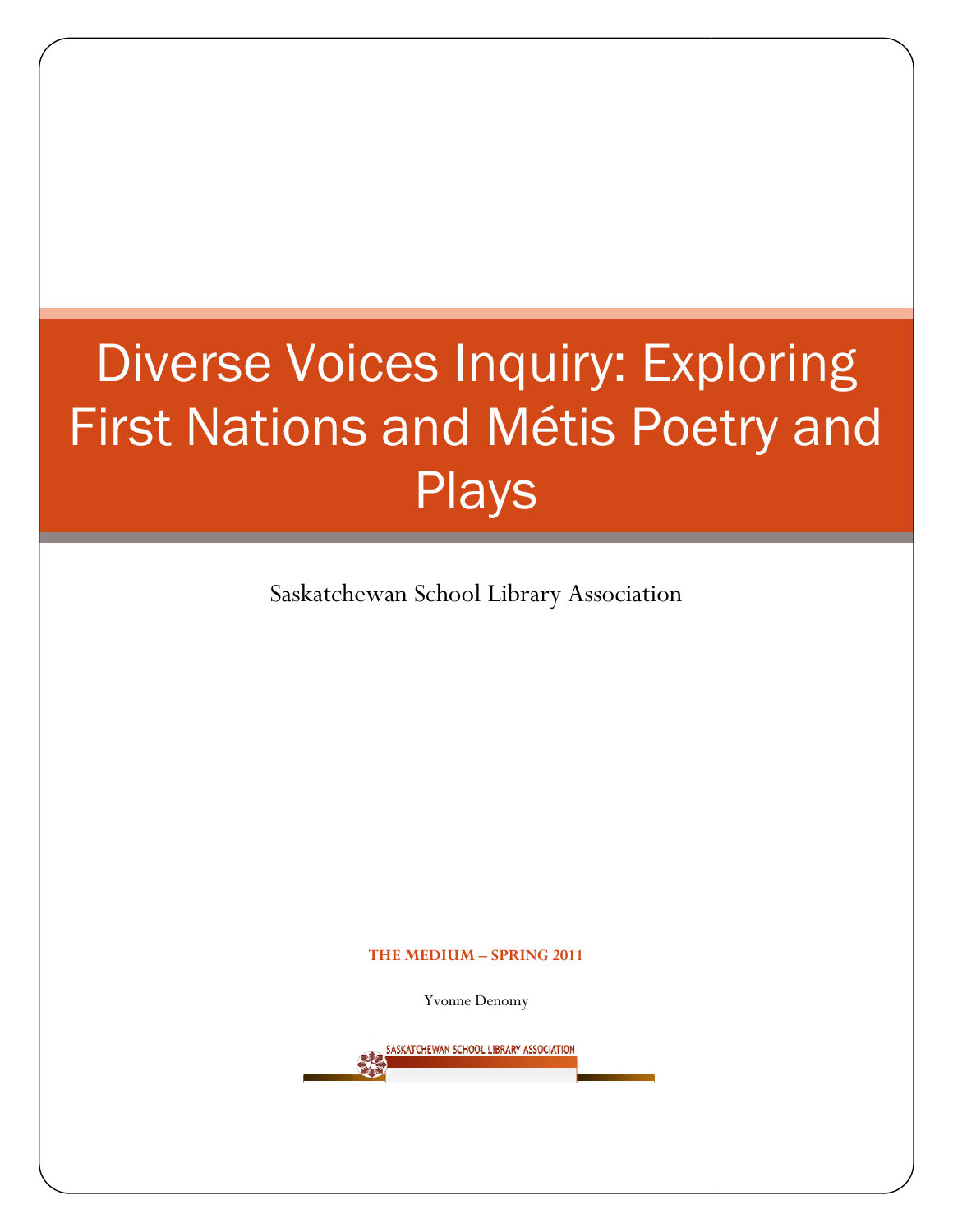# DIVERSE VOICES INQUIRY: EXPLORING FIRST NATIONS AND MÉTIS POETRY AND PLAYS

#### Saskatchewan School Library Association

Poetry and plays have long sat on the literary sideline in many language arts programs. Why is this so? Have past experiences, or perhaps lack of experiences, negatively shaped our perceptions, level of comfort and engagement with these powerful forms of literature? Take for example my own school experiences with poetry: a sporadic, limited and unfortunately, rather dull collection of memories. In fact, had it not been for Mr. Zultok fluttering about the classroom calling out "Lenore! Lenore!" into the hallway as he brought to life Poe's The Raven before a roomful of stunned tenth graders, I cannot say that I would recall a single poetic experience from my school days (Thank you, Mr. Zultok!). Yet this largely underutilized and oftentimes underappreciated form of literature is among the most influential forms of literary expression available to readers and writers. Furthermore, when accompanied by strategic teaching and thoughtfully selected resources, poetry and plays can be made accessible, meaningful and engaging for our students, too.

This article facilitates inquiry into the following outcome from Saskatchewan's renewed grade eight English Language Arts Curriculum (CR8.6):

Read and demonstrate comprehension and interpretation of grade-appropriate texts including traditional and contemporary prose fiction, poetry, and plays from First Nations, Métis, and other cultures to evaluate the purpose, message, point of view, craft, values, and biases, stereotypes, or prejudices. (Saskatchewan Ministry of Education, 2008, p. 39)

Although this outcome is specific for grade eight, similar outcomes exist at other grade levels making this inquiry unit quite easily adaptable to other levels.

#### THE INQUIRY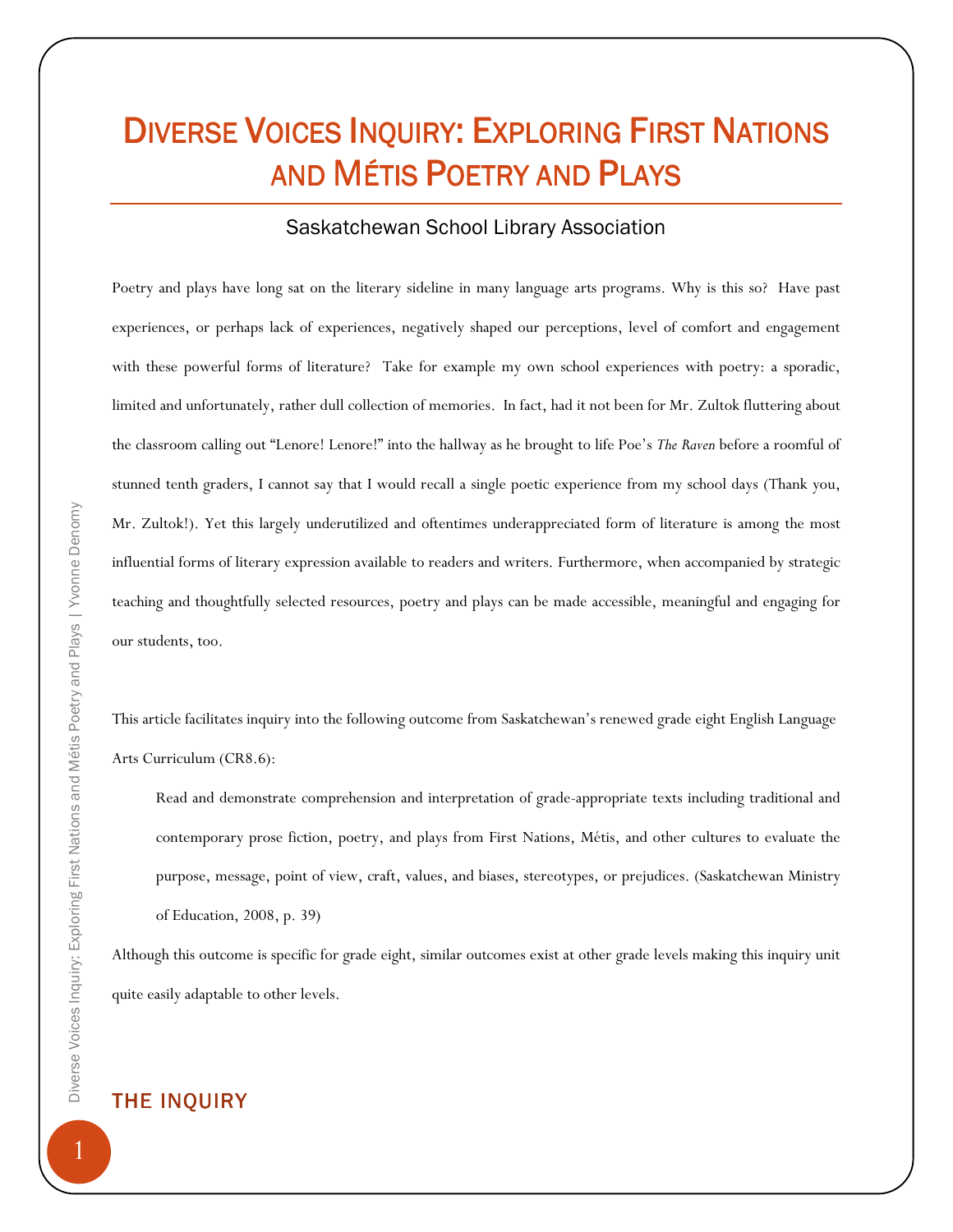Framing outcomes using big ideas, essential questions and performance assessments facilitates the inquiry process, deepens student understanding, and increases student engagement. Although big ideas, questions and performances of understanding may vary, an inquiry might examine the following:

Big ideas: i.e., What should our students leave with once all the words and facts have faded?

- All people have opinions, biases and prejudices.
- Literature represents diverse voices, opinions, biases and perspectives; some of which we will share, others which we will oppose.
- Critical readers must be skilled in identifying underlying messages, biases and prejudices.
- All people have a powerful voice, expressed through a variety of forms.

#### **Essential questions:**

- What are some ways in which people express their views, perspectives and opinions?
- What reading strategies must critical readers utilize to reveal authors' perspectives, biases, prejudices and purpose? Why is it important for readers to identify authors' views, perspectives, biases and purpose?
- Why do many authors choose to express their views through poetry, plays and prose? Are poetry, plays and prose effective ways to share a message with others? What other ways might people share their views?
- Is it acceptable to have biases, values, prejudices and opinions? What are some of your personal biases and prejudices? What are some ways in which you (the student) elect to share these views?
- Why do people choose to publicly express their views, opinions and prejudices?

#### Learning objectives

Student learning will need to target skills in identifying author's purpose, message, point of view, and craft, as stated in the outcome. Consequently, instruction will need to center on those strategies good readers employ to identify, interpret or evaluate literature for biases, stereotypes, or prejudices, which can be difficult concepts for students to grasp. Depending on students' prior knowledge, additional instruction about prejudice, biases and stereotypes may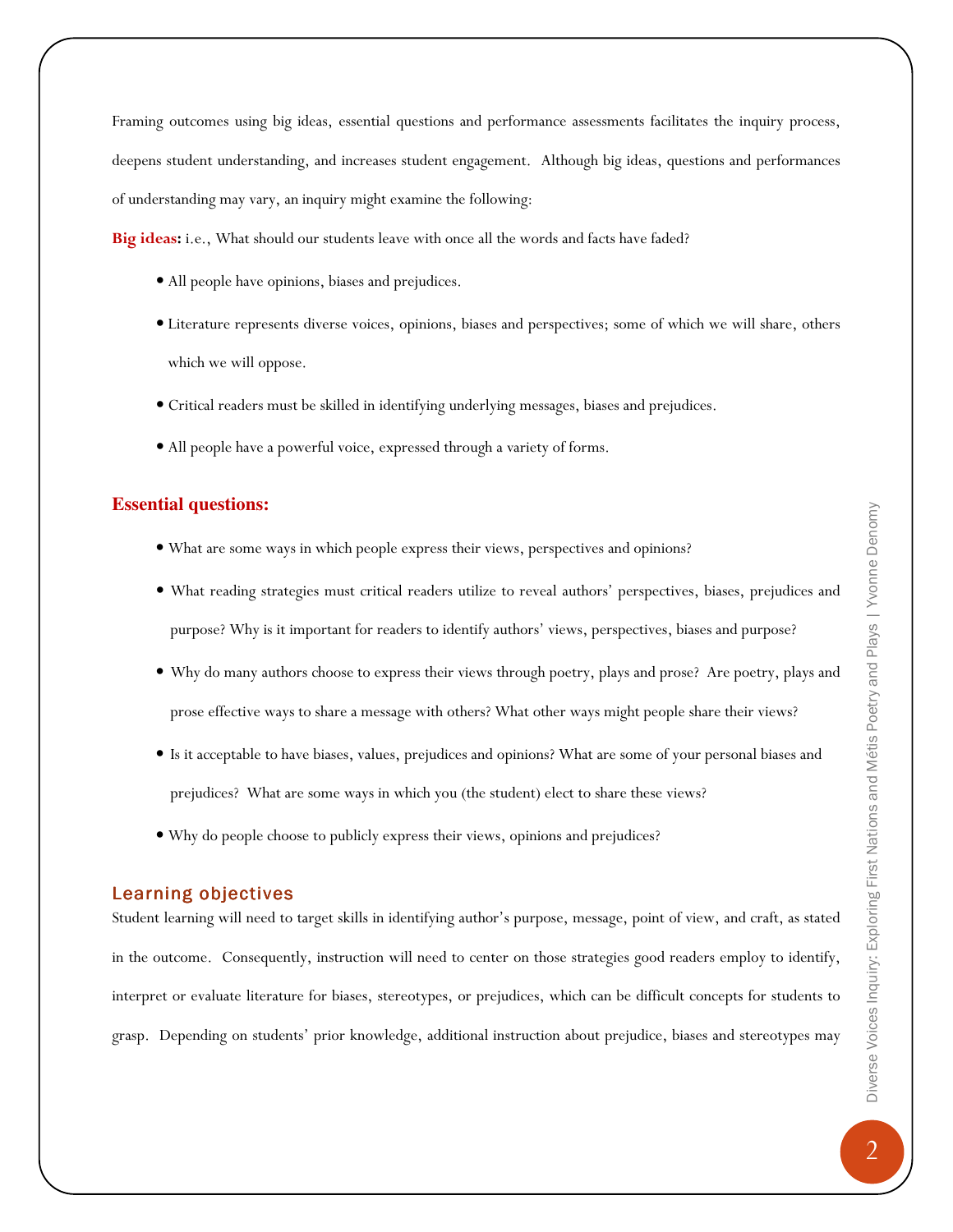also be required. Finally, this outcome calls on students' questioning skills, so providing opportunities for students to further questioning strategies is essential.

As poetry and drama are often less familiar to students, students will need to understand the varying structures of these genres in order to better understand author's craft. Exposure to a wide variety of poetry and plays throughout the year will help students to better understand these genres.

#### Instructional strategies

Identifying author's message and point of view is a valuable skill that fosters critical thinking. One strategy to consider is "Important to Whom?" which comes from Strategies that Work by Harvey and Goudvis (2007, p. 167). In this simple strategy, students first underline what they believe is important to remember, and then return to the text to underline what they believe the author would want the reader to learn and remember.

Poetry offers students a wealth of opportunities to hone inference skills (stated in the outcome as "interpretation"). To further students' skill in interpretation, Harvey and Goudvis (2007) recommend a lesson entitled, "Questioning that leads to inferential thinking" (p. 119). Using a guided discussion format, the teacher first models questions that stem from his or her doubts and questions about the poem. Following the teacher's model, students share their own questions, returning to the questions after the entire poem has been 'questioned' to propose interpretations that might "unlock the poem's meaning" (p. 119).

An excellent instructional strategy to further comprehension is the "think aloud" strategy. In the think aloud strategy, the teacher selects a passage and while reading aloud, models and explicitly shares their thinking with the students. This is especially suited to comprehension of main idea, evaluating, drawing conclusions (interpreting) and inferring. An excellent resource for explicit models of the think alouds for these strategies is Explaining Reading by Duffy (2003).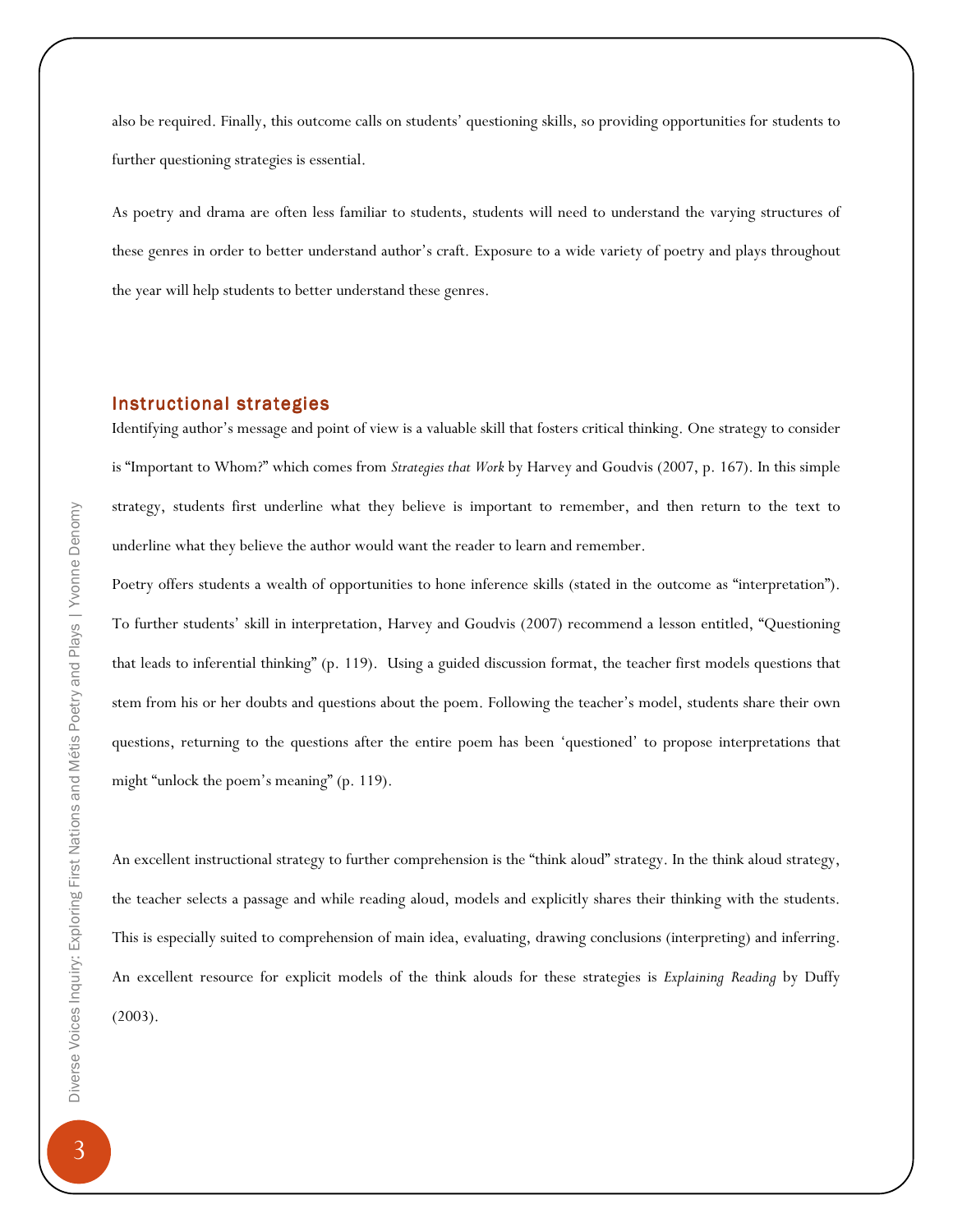#### Possible assessments of understanding

Students should have many opportunities to think and act on this outcome in a variety of ways in order to build understanding. Some performance tasks that would provide opportunities might include:

- Draw comparisons between different passages by one author to describe the author's craft.
- Compare and contrast author's messages (similar opinions, opposing opinions etc.)
- Evaluate a poem or play's effectiveness at either disguising, exposing or persuading others of underlying opinions or biases.
- Create a poem, play or prose fiction text that shares your opinion, biases or views about a topic that is important to you: consider topics that affect the classroom or school, community, or world.

### **SELECTING RESOURCES**

As this outcome should be integrated throughout the year, select resources that connect to one, or more, of the recommended units for grade eight: Adventure and Adventurers; Timeless Narratives of the First Nations and Greek Peoples; Becoming Myself; An Eye on our Natural and Technological Environment; Burning Questions; and, Is it Fair?—In Search of Justice.

As these resources are often harder to access for teachers who are oftentimes more familiar with novels, but less familiar with poetry or plays, resources should aim to help both students and their teachers learn to love and appreciate poetry and plays, rather than leave with a bad impression. Consequently, resources should aim to spark conversation and curiosity in both adults and youth by connecting to topics that are meaningful and relevant.

The following selection of recommended resources center on the big ideas and essential questions of the inquiry, delving into meaningful topics that will appeal to students: personal identity, slavery, terrorism, and important world issues. For example, one resource is a written response to the events of September 11, 2001, from the point of view of a Middle Easterner. Another resource would certainly stir up curiosity as students read poems that pay tribute to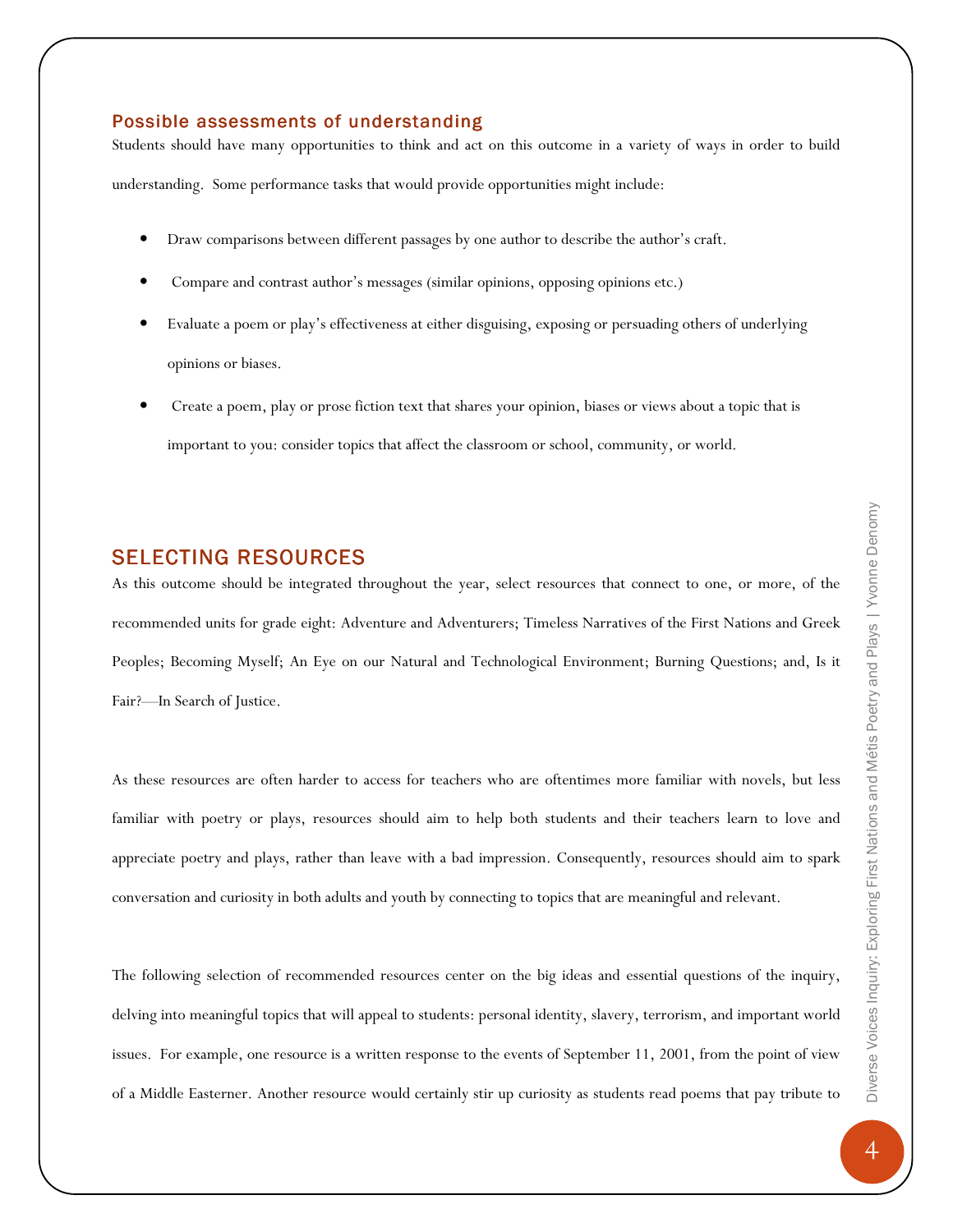the bones of a 19<sup>th</sup> century slave, tapping into students' interests about fairness and rights, topics which from my experience capture student engagement. As well, one resource depicts First Nations traditional and modern stories in a graphic format, but also includes a prose version and interviews with Elders corresponding to the stories. This resource will especially appeal to visual learners. Finally, the language in the collection of plays was engaging to students and I felt this resource would especially appeal to students at this level.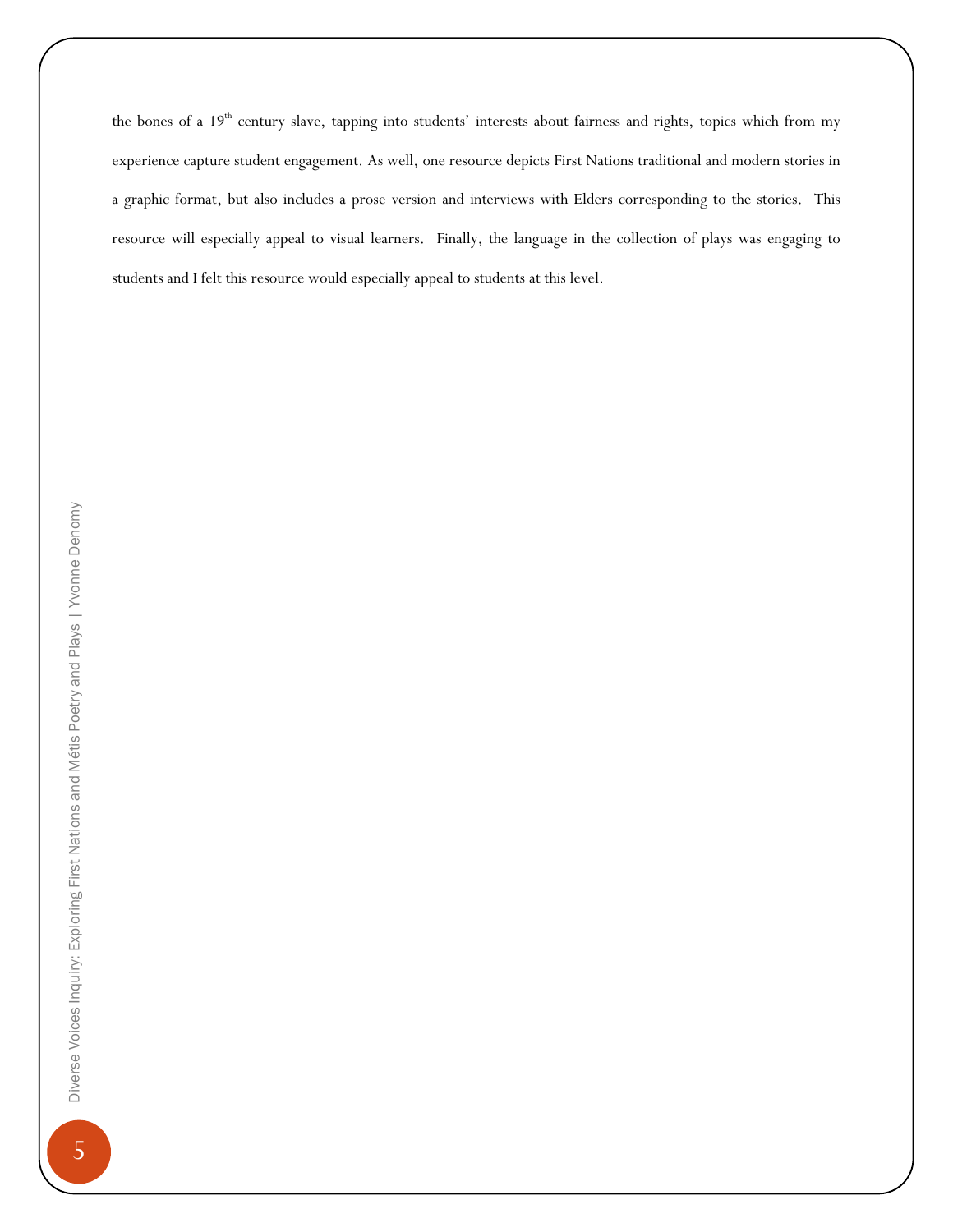Diverse Voices Inquiry: Exploring First Nations and Métis Poetry and Plays | Yvonne Denomy **5** Diverse Voices Inquiry: Exploring First Nations and Métis Poetry and Plays | Yvonne Denomy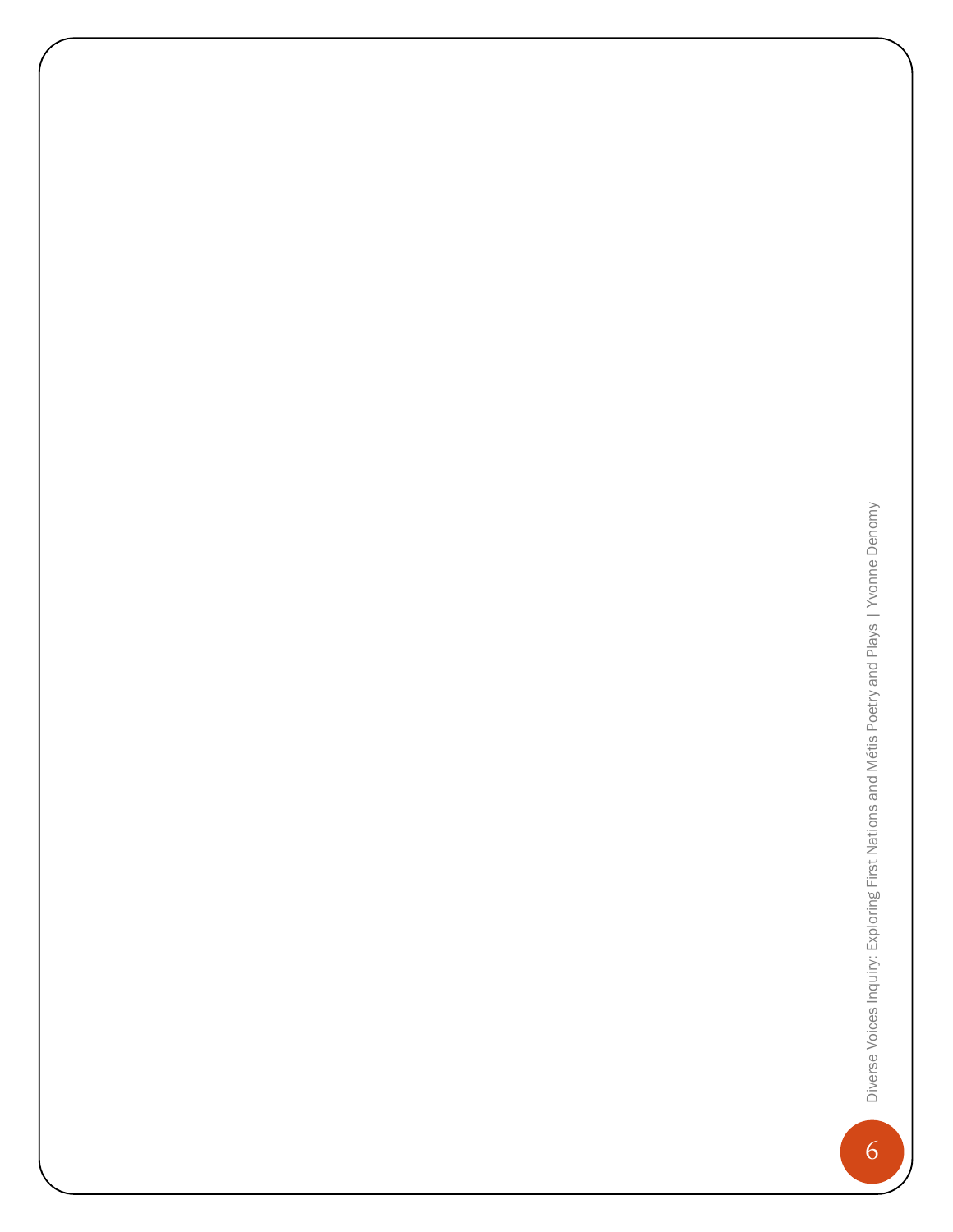## **SELECTED RESOURCES**

Bouchard, D. (2010). The secret of your name: proud to be Métis  $=$  Kiimooch ka shinikashooyen: aen kischitaymook aen li michif iwik. Calgary, AB: Red Deer Press.

Bouchard's poetic text, told in 27 four-line stanzas, recounts the author's journey of self-discovery, ultimately leading to uncovering his lost Métis heritage. Told with a sense of regret, pride and hope, this resource is a moving portrayal of Bouchard's Métis past and future. This resource is accompanied by beautiful illustrations by Metis artist, Dennis J. Weber, as well as music by master Métis fiddler, John Arcand, on its companion audio CD. This resource is highly recommended in reviews and will be an excellent addition to the Grade 8 unit of Becoming Myself.

Fleury, N., Pelletier, G., Pelletier, J., Welsh, J., Welsh, J., DePeel, J., and Saganance, C. (2008). Stories of our people/Lii zistwayr di la naasyoon di Michif: A Métis graphic novel anthology. Saskatoon, SK: Gabriel Dumont Institute.

This rich resource offers readers five traditional and modern folktales of the Metis culture, as well as a choice of reading format: illustrated, prose, or interviews with the storytellers. Its unique format creates a perfect blend of the oral storytelling traditional to the Metis culture and modern audiences by connecting to young adults in a popular format. Richly illustrated and interspersed with language from Cree, Michif and French, this resource belongs in every school library and perfectly suits the Grade 8 unit of "Timeless Narratives of the First Nations and Greek Peoples." This anthology was reviewed and recommended by British Columbia teacher-librarians (see review at http://books.bc.ca/resources/for-teachers-librarians/). Available through the Gabriel Dumont Institute.

Nelson, M. (2004). Fortune's bones: The manumission requiem. Asheville, NC: Front Street.

Nelson wrote this collection of poems to celebrate the life of Fortune, an African American slave who died in 1798 and whose bones, rendered by his owner, Dr. Porter, were later donated to a local museum and the source of community research. The poems offer a powerful lesson in humanity as they "recount this tale of execrable ownership with a simple yet profound dignity, simple enough for a twelve-year-old reader and deep enough to sound the fathoms that are America's racial history" (2005, Horn Book). This resource would be an excellent companion to the Grade 8 unit of Is it Fair?—In Search of Justice.

Nye, N. S. (2002). 19 varieties of gazelle: Poems of the Middle East. New York, NY: HarperCollins.

This collection of poems by Naomi Shihab Nye was written in response to the events of September 11, 2001. In her effort to speak out against the horrific crimes committed by people of the Middle East, while equally speaking on behalf of innocent Middle Easterners who had not committed any crimes, Nye turned to her poetry to represent who her people really are. This resource would be an excellent companion to the Grade 8 unit of Is it Fair?—In Search of Justice.

Surface, M.H. (2007). More short scenes and monologues for middle school students: Inspired by literature, social studies and real life. Hanover, NH: Smith and Kraus.

This collection of plays written especially for middle school students, make this resource accessible and engaging to its intended audience. With a range of topics from immigration to global warming, this collection could tie into any of the Grade 8 units. This resource is "a most highly recommended title" in the WilsonWeb database (http://www.hwwilson.com/) and according to Fleming (2008) "stands out for its distinct voices, multicultural characters, and engaging scenes" ("Nonfiction" section) which are perfectly suited to the needs of this curriculum outcome.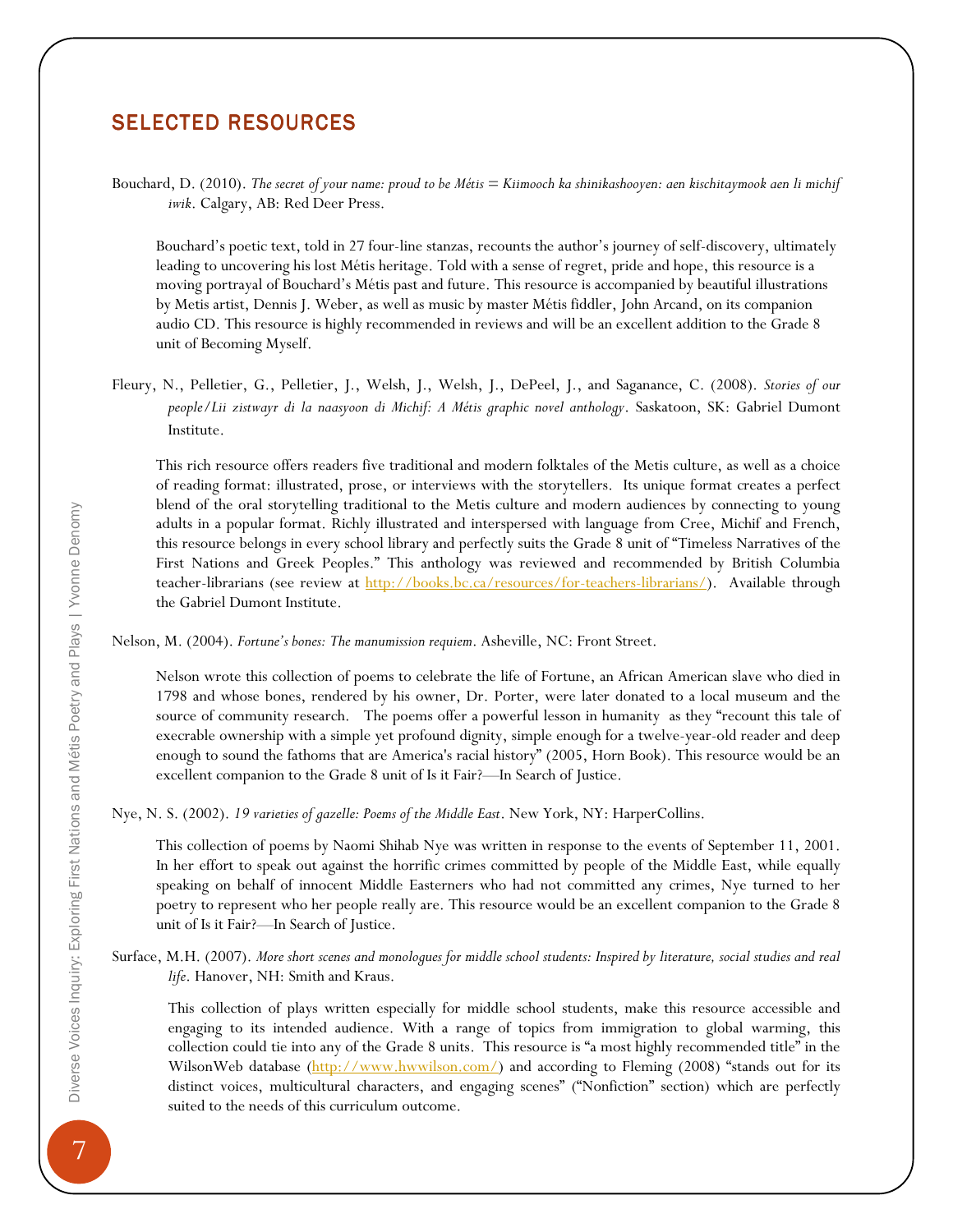# RECOMMENDED SELECTION TOOLS

Saskatoon Public Library (n.d.). Cultures from other lands: Teen fiction. Saskatoon, SK: Young Adult Services.

The staff of the Saskatoon Public Library has published a variety of resource lists for children, teens and adults. Among recent additions are two lists of multicultural literature. One booklet, Cultures from other lands, was especially valuable for this assignment. This 12 page booklet includes over 100 resource recommendations for teens (previewed, annotated and recommended by the Young Adult librarians) including novels, nonfiction and video resources. A similar resource for younger children has also been compiled by Children's Library staff. These resource booklets, and resources, are available in print at any Saskatoon Public Library.

H.W. Wilson Company (2011). WilsonWeb. Retrieved from http://www.hwwilson.com/

The ability to select the Middle Years/Junior High database makes this database especially valuable for selecting resources for Grade 8, which can be a difficult level. This is also a great selection tool that brings together information about awards, reviews and recommendations. The search function is easy to navigate and titles can be sorted using your preference of date, starred reviews or relevancy.

Manitoba Library Association (2011). CM Magazine: Canadian review of materials. http://www.umanitoba.ca/outreach/cm/index.html

This review magazine's emphasized Canadian content focus makes it an excellent tool for First Nations and Métis resources which are often not reviewed in larger, American journals. Reviews are clear and concise and generally provide "recommended," "highly recommended," or "not recommended" ratings. This online magazine is published weekly and available free of charge.

Goldman Group (2007). MultiCultural review: Dedicated to a better understanding of ethnic, racial and religious diversity. http://www.mcreview.com/index.html

This review journal, dedicated to diversity, is published four times annually. Available through ProQuest educational journals or by subscription, the professional contributors to its reviews are honest and clear about the resources reviewed. False information, misconceptions or inappropriate portrayal of cultural groups are clearly identified in the reviews. As a result, recommendations made by the contributors are valuable to librarians and classroom teachers alike.

Association of Book Publishers of British Columbia (2011). Resources for teacher-librarians. Retrieved from http://books.bc.ca/resources/for-teachers-librarians/

The Association of Book Publishers of British Columbia (ABPBC) publishes two resource catalogues, BC Books for BC Schools and Canadian Aboriginal Books for Schools. Reviewed and annotated by teacherlibrarians, the Canadian Aboriginal Books for Schools catalogue is an especially valuable resource for adding First Nations, Métis and Inuit content to your school collection. The catalogue includes a variety of elementary, cross-grade and secondary resources from notable publishers of First Nations, Inuit and Métis resources. With increasing curricular alignment across the provinces, many of the curricular recommendations align with Saskatchewan curriculum as well.